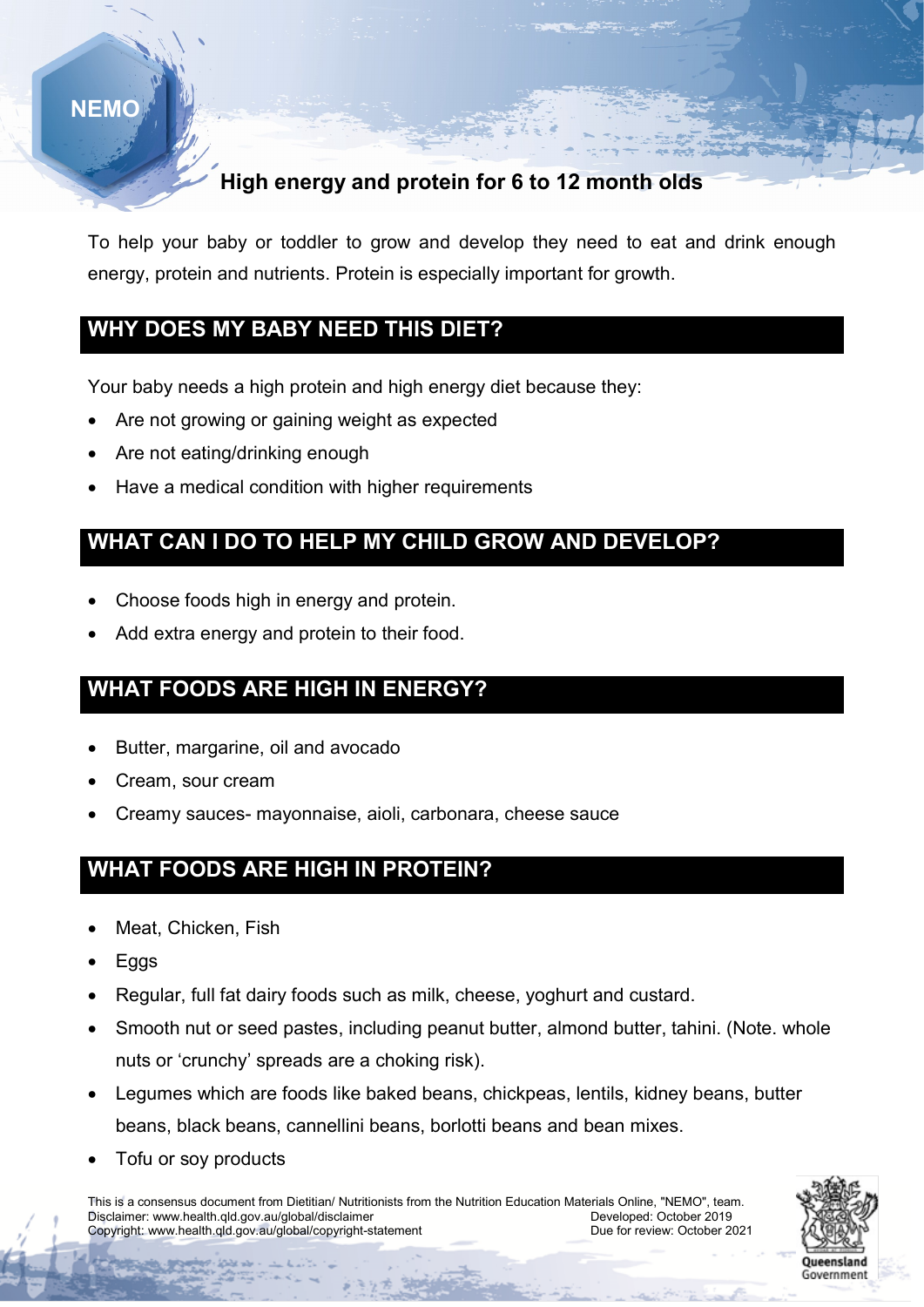### WHAT DO I NEED TO DO TO PROVIDE MY BABY WITH A HIGH ENERGY, HIGH PROTEIN DIET?

- Your baby's main food and drink should be breast milk or infant formula until at least 12 months of age.
- Offer solid food more often as your baby gets older. Ask your dietitian or speech pathologist for advice for your child. A general guide is:
	- Start solids around 6 months of age (between 4-7 months depending on how ready they are).
	- Increase the number of times you offer solids from once per day to 3 times per day over the first month.
	- By 9 months of age start to offer solid food before breastfeeds or infant formula.
	- By 12 months of age your child should be eating three small meals, and two small snacks a day. A common meal plan includes: breakfast, morning tea, lunch, afternoon tea and dinner. Try to plan meals and snacks around naps.
- Include a high protein food at every solid meal.
- Add extra protein and energy to the food offered (see table for ideas).
- Include foods high in iron as their first foods from 6 months of age. High iron foods include:
	- Meat, Fish, Chicken
	- Eggs
	- Legumes
	- Iron-fortified baby cereals
- Offer two-course meals:
	- Cereal or toast followed by fruit or yoghurt for breakfast.
	- Meat & vegetables followed by dessert at lunch and dinner.

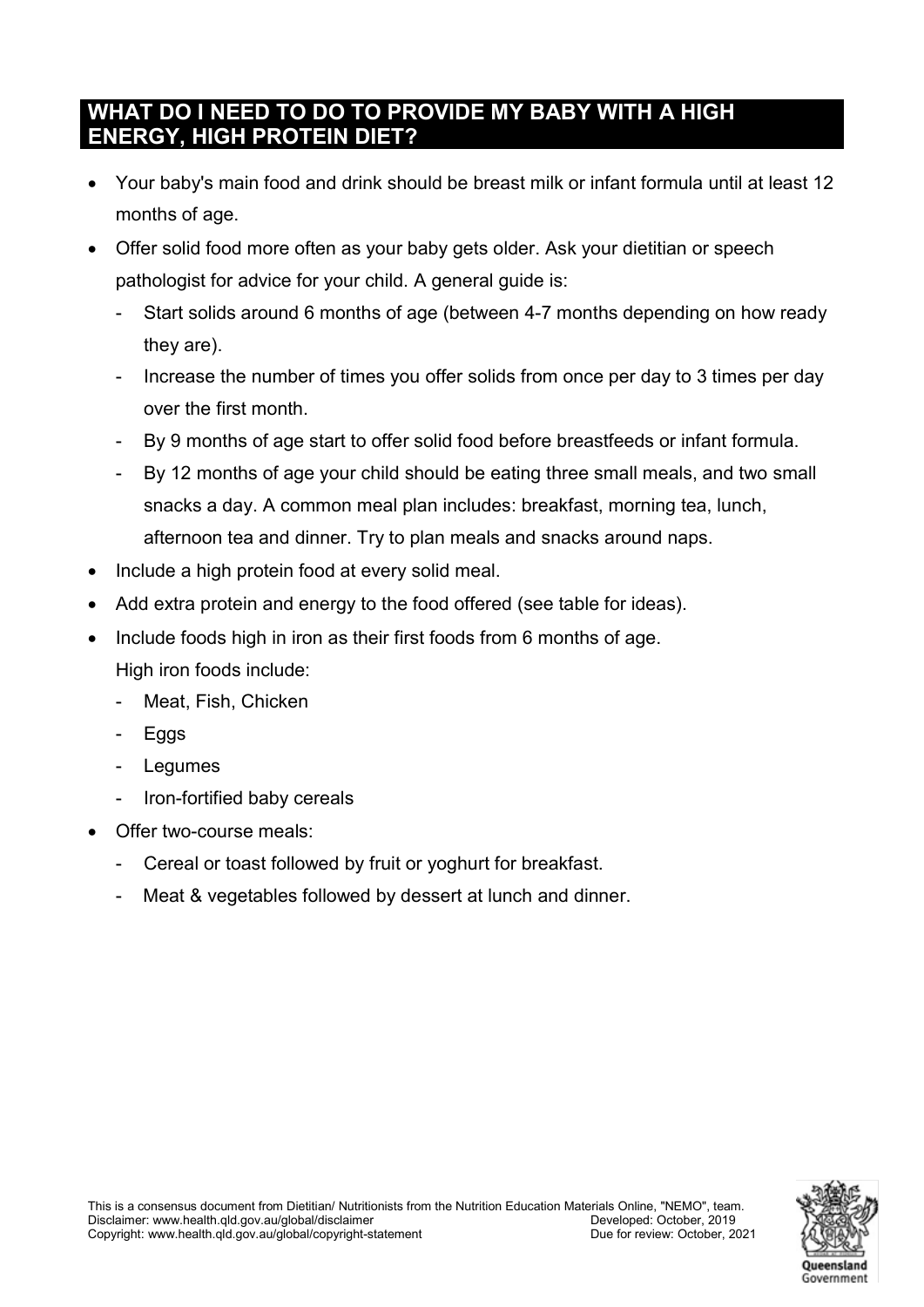#### HOW DO I ADD EXTRA ENERGY AND PROTEIN TO MY BABY'S MEALS AND SNACKS?

| <b>High</b><br>protein<br>energy<br>and<br>food/drink                                                                  | Meal/snack ideas & how to use                                             |  |
|------------------------------------------------------------------------------------------------------------------------|---------------------------------------------------------------------------|--|
| Breast milk or Baby formula                                                                                            | Use breast milk or formula instead of water or milk when                  |  |
|                                                                                                                        | making pureed baby food. Examples include meat,                           |  |
|                                                                                                                        | vegetables, family meals, fruit and baby cereal.                          |  |
|                                                                                                                        | Use formula to make custard<br>٠                                          |  |
|                                                                                                                        | Your dietitian may give you a special recipe for preparing<br>٠           |  |
|                                                                                                                        | formula or adding to your breast milk.                                    |  |
| Meat- beef, lamb, pork, chicken,<br>fish                                                                               | Cook in good amounts of oil.<br>$\bullet$                                 |  |
|                                                                                                                        | Add butter, oil or cheese to pureed food.<br>٠                            |  |
|                                                                                                                        | Use high fat sauces. Meal examples include: lasagne,                      |  |
|                                                                                                                        | stroganoff or creamy mushroom.                                            |  |
| Eggs                                                                                                                   | Fry eggs in lots of margarine, butter or oil.<br>٠                        |  |
|                                                                                                                        | Offer scrambled eggs as a meal. Add butter, cream or                      |  |
|                                                                                                                        | cheese for extra energy.                                                  |  |
|                                                                                                                        | Make French toast (bread dipped in egg & milk mixture                     |  |
|                                                                                                                        | and then fried) instead of plain toast.                                   |  |
|                                                                                                                        | Use as a binder in foods like meatballs.                                  |  |
|                                                                                                                        | Offer mini quiches or hard-boiled egg as a snack.<br>٠                    |  |
|                                                                                                                        | Make traditional custard using egg.<br>$\bullet$                          |  |
|                                                                                                                        | Serve with toast and lots of butter, margarine or avocado.                |  |
| Legumes- Baked beans,                                                                                                  | Mashed or pureed depending on your child's<br>$\bullet$                   |  |
| chickpeas, lentils, kidney beans,<br>butter beans, black beans,<br>cannellini beans, borlotti beans<br>and bean mixes. | developmental stage. Add extra oil or cheese.                             |  |
|                                                                                                                        | Serve baked beans on toast with lots of butter or                         |  |
|                                                                                                                        | margarine and grated cheese.                                              |  |
|                                                                                                                        | Add extra oil to dhal and serve with plain yoghurt or<br>٠                |  |
|                                                                                                                        | cottage cheese.                                                           |  |
|                                                                                                                        | Spread a lot of hummus on bread, toast or crackers.<br>$\bullet$          |  |
| Smooth nut & seed pastes (from                                                                                         | Spread a lot on toast or crackers.<br>$\bullet$                           |  |
| 6 months of age)                                                                                                       | Add into pureed foods.<br>$\bullet$                                       |  |
| Full fat dairy (cow's milk)                                                                                            | Choose full fat yoghurt or custard regularly for desserts or<br>$\bullet$ |  |
| products: full cream milk or<br>yoghurt and custard made on full<br>cream milk.                                        | snacks.                                                                   |  |
|                                                                                                                        | Serve yoghurt or custard with fruit/fruit purees.                         |  |

This is a consensus document from Dietitian/ Nutritionists from the Nutrition Education Materials Online, "NEMO", team. Disclaimer: www.health.qld.gov.au/global/disclaimer Developed: October, 2019 Copyright: www.health.qld.gov.au/global/copyright-statement Due for review: October, 2021

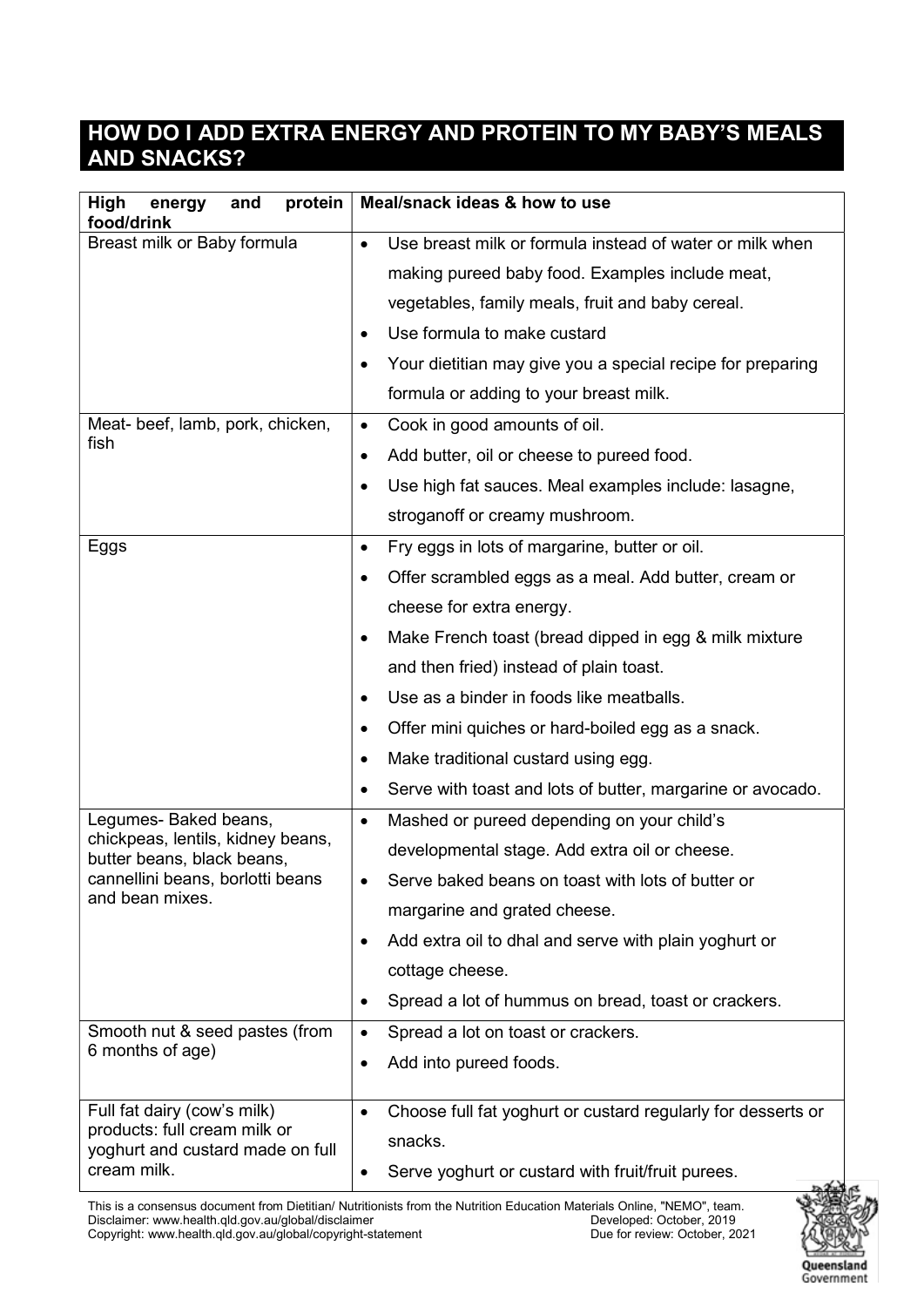|                            | Add milk or yoghurt to cereals.<br>$\bullet$                             |  |
|----------------------------|--------------------------------------------------------------------------|--|
|                            | Serve tzatziki dip with soft-cooked vegetable sticks or<br>crackers.     |  |
|                            |                                                                          |  |
|                            | If your child can not have cows milk discuss the best<br>$\bullet$       |  |
|                            | alternative option with the dietitian. Many other 'milk'                 |  |
|                            | options are low in protein and energy.                                   |  |
| Cheese                     | Choose cheese slices or sticks as a snack.<br>$\bullet$                  |  |
|                            | Grate and add to pureed meals.<br>٠                                      |  |
|                            | Grate and add to mini quiches, omelettes, mashed potato.<br>$\bullet$    |  |
|                            | Grate over pasta, rice, casseroles, eggs, baked beans &<br>$\bullet$     |  |
|                            | spaghetti.                                                               |  |
|                            | Melt on toast.<br>$\bullet$                                              |  |
|                            | Serve cream cheese or cottage cheese on sandwiches,<br>٠                 |  |
|                            | toast or crackers.                                                       |  |
| Avocado                    | Use in sandwiches or on toast.<br>$\bullet$                              |  |
|                            | Use guacamole as a dip or spread on biscuits.<br>$\bullet$               |  |
|                            | Puree or mash and mix into fruit, vegetables and pureed<br>$\bullet$     |  |
|                            | food.                                                                    |  |
| Cream and sour cream       | Add cream to cereals like porridge, quick oats or baby<br>$\bullet$      |  |
|                            | cereal.                                                                  |  |
|                            | Serve fruit with cream<br>$\bullet$                                      |  |
|                            | Add cream or sour cream to vegetable purees, including<br>٠              |  |
|                            | mashed potato.                                                           |  |
|                            | Add to soup and casseroles.<br>$\bullet$                                 |  |
|                            | Sour cream-based dips for softly cooked vegetable sticks<br>٠            |  |
|                            | or crackers.                                                             |  |
| Oils, margarine and butter | Fry or bake foods in oil, margarine or butter.<br>$\bullet$              |  |
|                            | Add to baby cereal.                                                      |  |
|                            | Add to pureed meals including vegetables, stews, pre-                    |  |
|                            | prepared baby food.                                                      |  |
|                            | Drizzle or melt over the top of meals including vegetables,<br>$\bullet$ |  |
|                            | noodles and pasta.                                                       |  |
|                            | Spread lots of butter or margarine on sandwiches, toast,                 |  |
|                            | crackers and biscuits.                                                   |  |